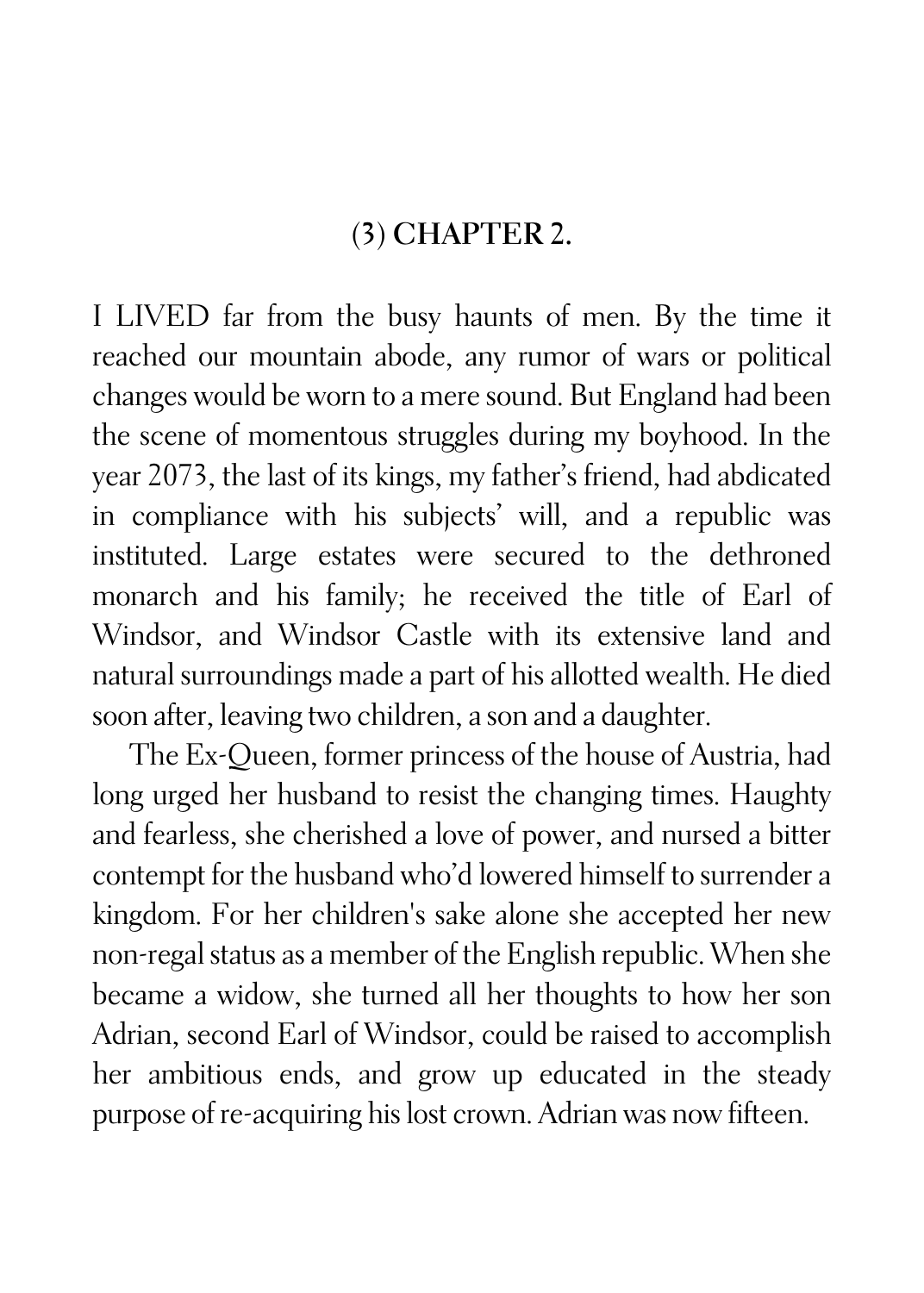He was said to be a boy addicted to study, imbued beyond his years with learning and talent; rumor was he'd turned against his mother's views and taken up republican principles. No one knew for sure, for the haughty Countess had bred up Adrian in solitude, and kept him apart from the natural companions of his age and rank. Some unknown circumstance now induced her to send him from home, and we heard that he was about to visit Cumberland. The local air was rife with a thousand explanations for the Countess of Windsor's conduct, none true probably; but each day it became more certain that we should have the noble scion of the late regal house of England among us.

This family owned an estate at Ulswater. With the large park attached to the mansion and grounds I was well familiar through my poaching habits, the neglected state of the property having facilitated my incursions among its plentiful stock of game. When it was decided that the young Earl of Windsor should visit Cumberland, workmen arrived to put the house and grounds in order for his reception. The apartments were brought back to pristine splendor, and the park, cleared of overgrowth, its paths restored, was guarded with unusual care.

As if fascinated, I began to haunt the young Earl's destined abode. I watched the progress of the improvements, and stood by as various articles of luxury, brought from London, were unloaded from wagons and conveyed into the mansion. It was part of the Ex-Queen's plan to surround her son with princely magnificence. Rich carpets, silken hangings, ornaments of gold,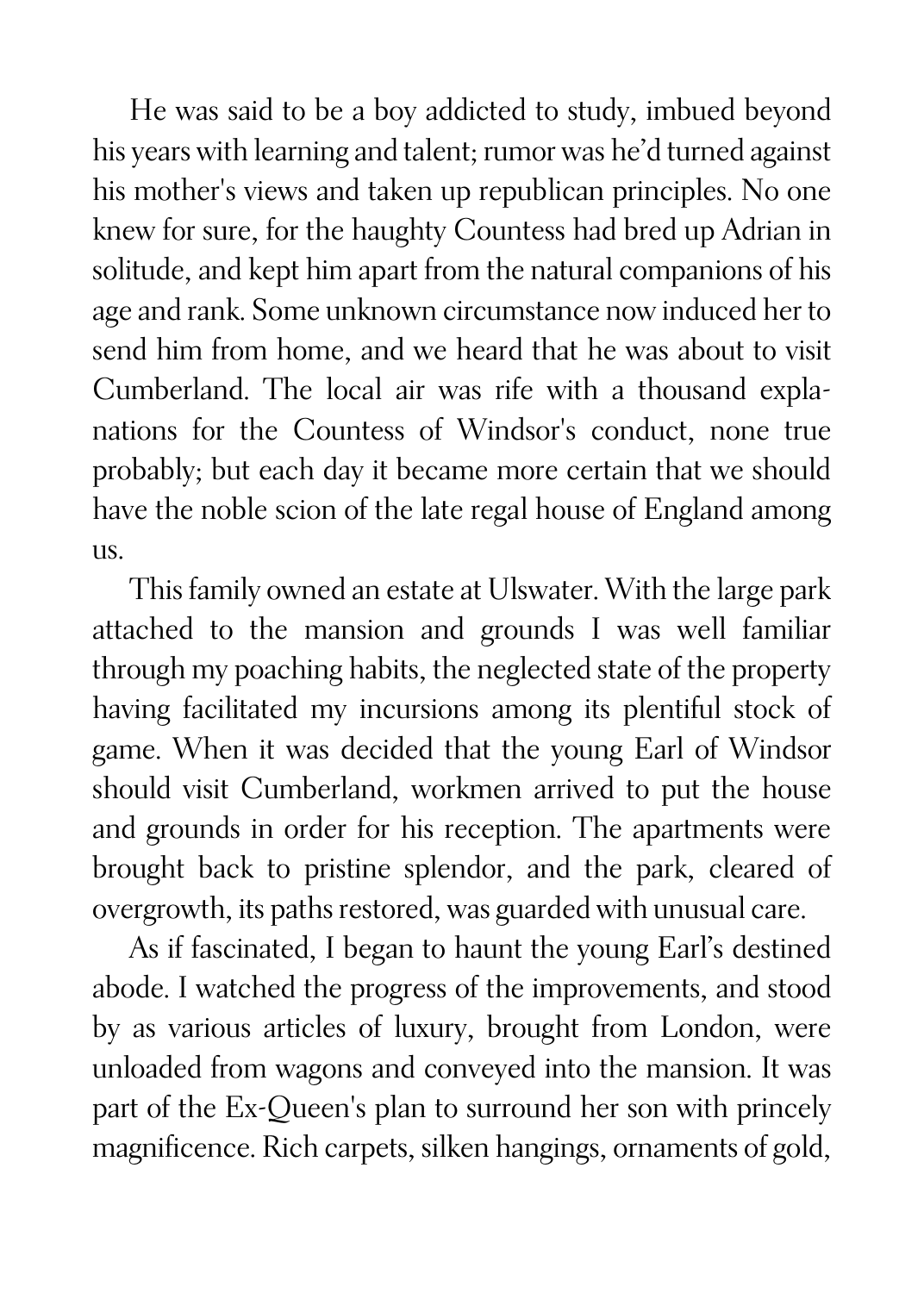richly embossed metals, emblazoned furniture: nothing but what was regal in splendor should meet his eye. I looked on all this; I turned my gaze to my own mean situation. All my dormant recollections, my suspended sentiments of injury were roused. For whence sprung this difference, but from ingratitude, and falsehood? The prince's father had been derelict of all noble sympathy and generous feeling. Doubtless he, the son, whose blood received a mingling tide from his proud mother—he, the acknowledged focus of the kingdom's wealth and nobility, had been taught to repeat my father's name with disdain, and to scoff at my just claims to protection. So what was all this grandeur but the glare of infamy? Yet I envied him. His stud of beautiful horses, his arms of costly workmanship, the praise that attended him, the adoration, the ready servants, high place and high esteem—I considered them as having been forcibly wrenched from me, and envied them all with novel and tormenting bitterness.

To crown my vexation, Perdita, the visionary Perdita, seemed transported with excitement when she told me that the Earl of Windsor was about to arrive.

"And this pleases you?" I observed moodily.

"Yes, indeed, Lionel," she replied. "I'm longing to see him. He's the descendant of our kings, the first noble of the land. Everyone admires and loves him, and they say his rank is his least merit; that he is generous, brave, and affable."

"You have learnt a pretty lesson, Perdita," said I, "and repeat it so literally, that you forget all those actual proofs we have of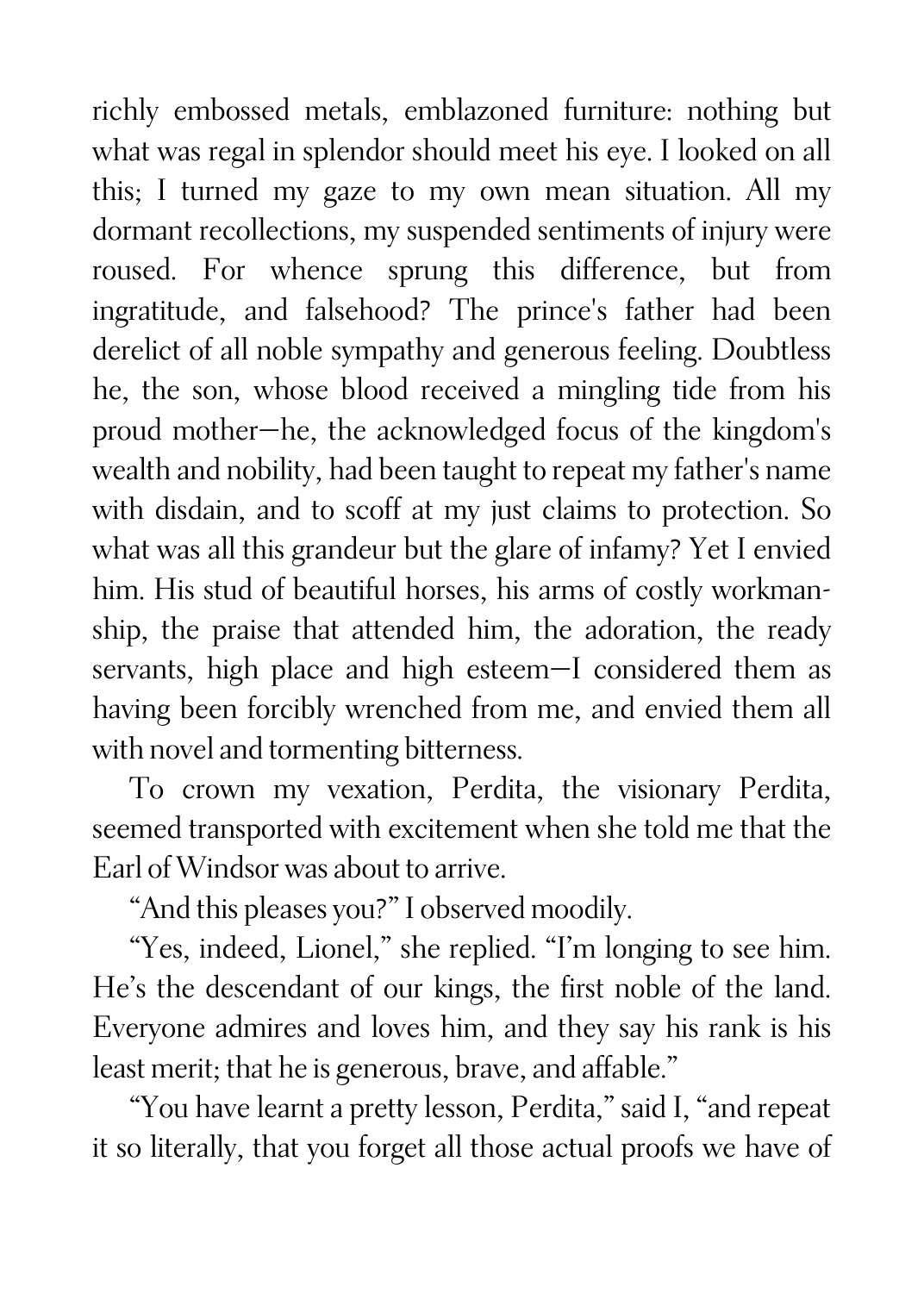the Earl's virtues. His generosity is manifest in our plenty, his bravery in the protection he affords us, his affability in the notice he takes of us. His rank his least merit, you say? But all his virtues are derived from his station. Because he is rich, people call him generous; because he is powerful, brave; because he is well served, he is affable. Let them call him so, let all England believe it. We know him better. He is our enemy our dastardly, arrogant enemy. If he had one particle of the virtues you say he does, he would do justly by us. His father injured our father—unassailable on his throne, daring to despise one who only stooped beneath himself, when he deigned to associate with the royal ingrate. We must be enemies, this Earl and I. He'll find that I can feel my injuries; he shall learn to dread my revenge!"

A few days later, he arrived. Even the most miserable cottage emptied, as every inhabitant, Perdita, too, went to swell the sea of folk that poured forth to meet and behold this idol of all hearts. I, driven half mad, as I met party after party of the country people descending the hills in their holiday best, escaped to the cloud-veiled heights. Here, the sterile rocks never cried, "Long live the Earl!" Night fell, accompanied by drizzling rain and cold, but I stayed were I was. I knew my home and every cottage like it would be ringing with Adrian's praises. As my limbs grew numb and chill, the discomfort fed my insane aversion; I almost reveled in it, since it seemed to justify my hatred for my unheeding adversary. Everything was his fault: for I confounded so entirely the idea of father and son, that I forgot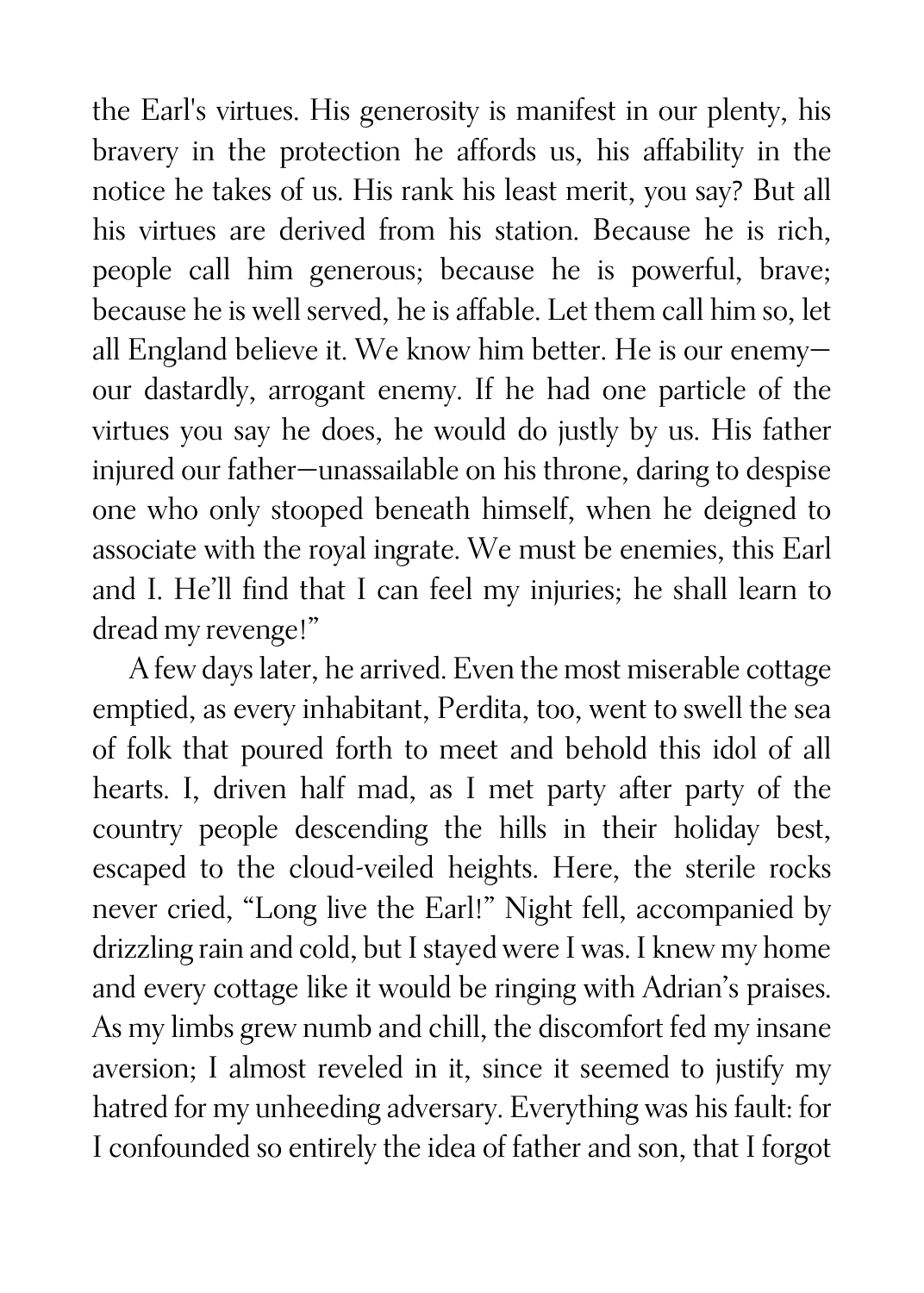how the latter might be wholly unconscious of the king's neglect of us. Pounding my aching head with both hands, I cried, "He'll hear of this! I will be revenged! I won't suffer like a whipped spaniel! He's going to know, beggar and friendless as I am, that I won't put up with it!"

Each day, each hour increased my sense of wrong. If I saw the Earl at a distance, riding a beautiful horse, my blood boiled with rage. The air I breathed seemed poisoned by his presence; his praises, which I heard everywhere, were so many adder's stings to my bruised heart. I panted for the relief of doing some misdeed that should rouse him to a sense of my hatred. For his greatest offense was that he should cause me such intolerable sensations, yet appear to be unaware that I was alive to feel them.

It soon became known that Adrian took great delight in his park and preserves. He never hunted, but spent hours watching the tribes of lovely and almost tame animals with which the woods were stocked, and had ordered them put under even greater care than usual. Here I recognized my chance to offend him. My few remaining comrades all shrank from the peril, though they were the most determined and lawless of the crew, when I proposed a poaching raid on the young Earl's estate; so I was left to achieve my revenge alone. When I wasn't caught at first, I increased in daring. My footsteps on the dewy grass, the torn boughs and marks of slaughter I left, at length betrayed me to the gamekeepers. They kept better watch; I was taken and sent to prison.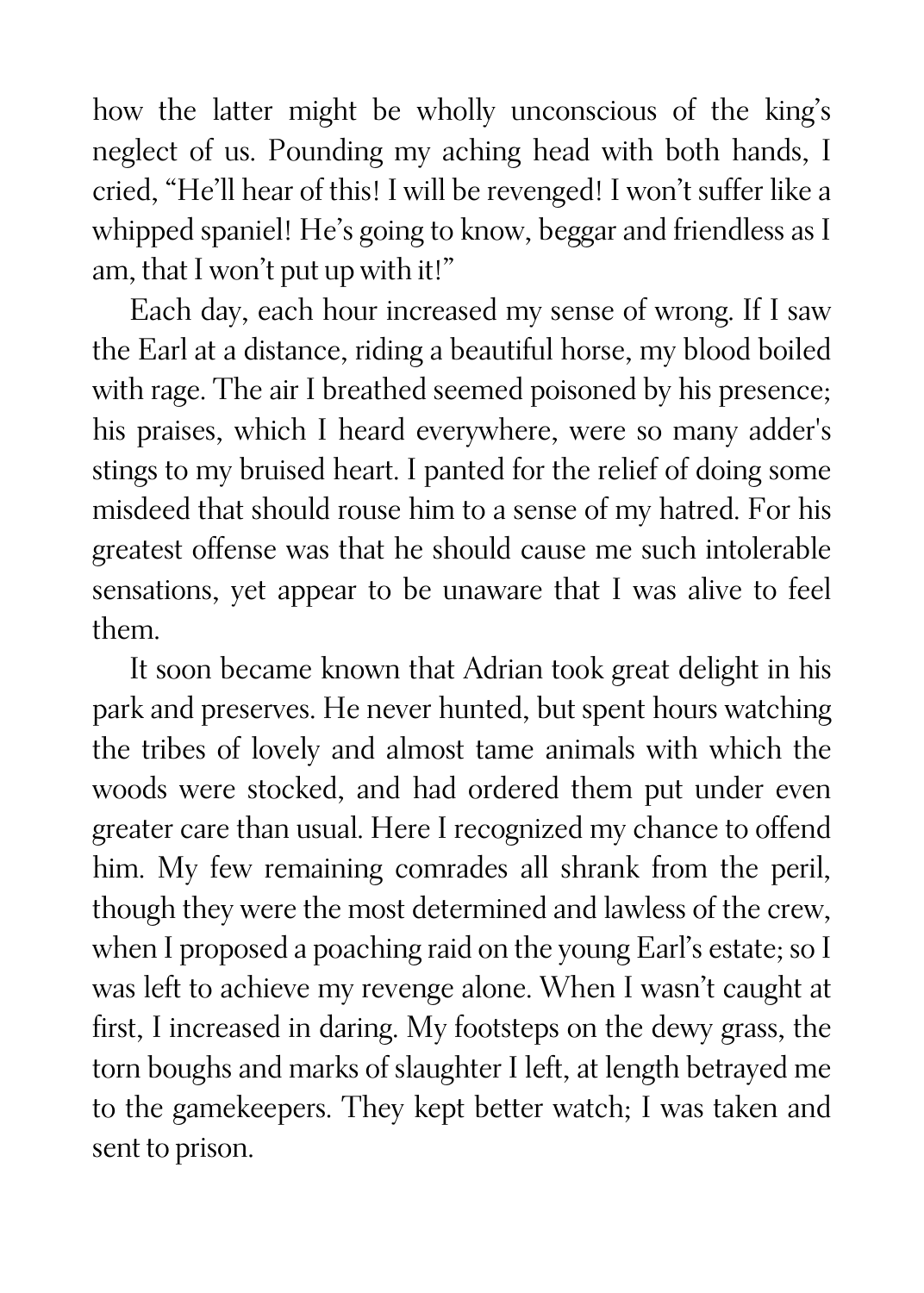I entered those gloomy walls in a fit of triumphant ecstasy. "He feels me now," I cried, "and he will again—and again!" I passed one day's confinement; that evening I was freed, as I was told, by order of the Earl himself. This news cast me down from my pinnacle. *He despises me,* I thought. Never mind: he'd learn that I despised him, too, and held in equal contempt his punishments and his clemency. On the second night after my release, I was again taken by the gamekeepers—again imprisoned, and again released. The very next night, I made a third expedition.

A late-setting moon, and the extreme caution I'd been obliged to use, put me behind time. With near dread, I perceived signs of dawn while I was still inside the forbidden park. I crept along through its fern banks on my hands and knees, seeking deeper shadows, while birds awoke with unwelcome song above my head, and the fresh morning wind, playing among the boughs, made me hear footfalls all around. My heart raced as I reached the fence and readied for the leap that would take me to the other side. Just then, two keepers sprang out—an ambush.

The gamekeepers were more enraged than their lord by my obstinacy. They'd received orders that if they took me again, I should be brought directly to the Earl, whose lenience so far made them expect an outcome which they considered ill befitting my crime. The head among them had resolved to satisfy his own resentment before he made me over to the higher powers. The pair who'd surprised me knocked me down,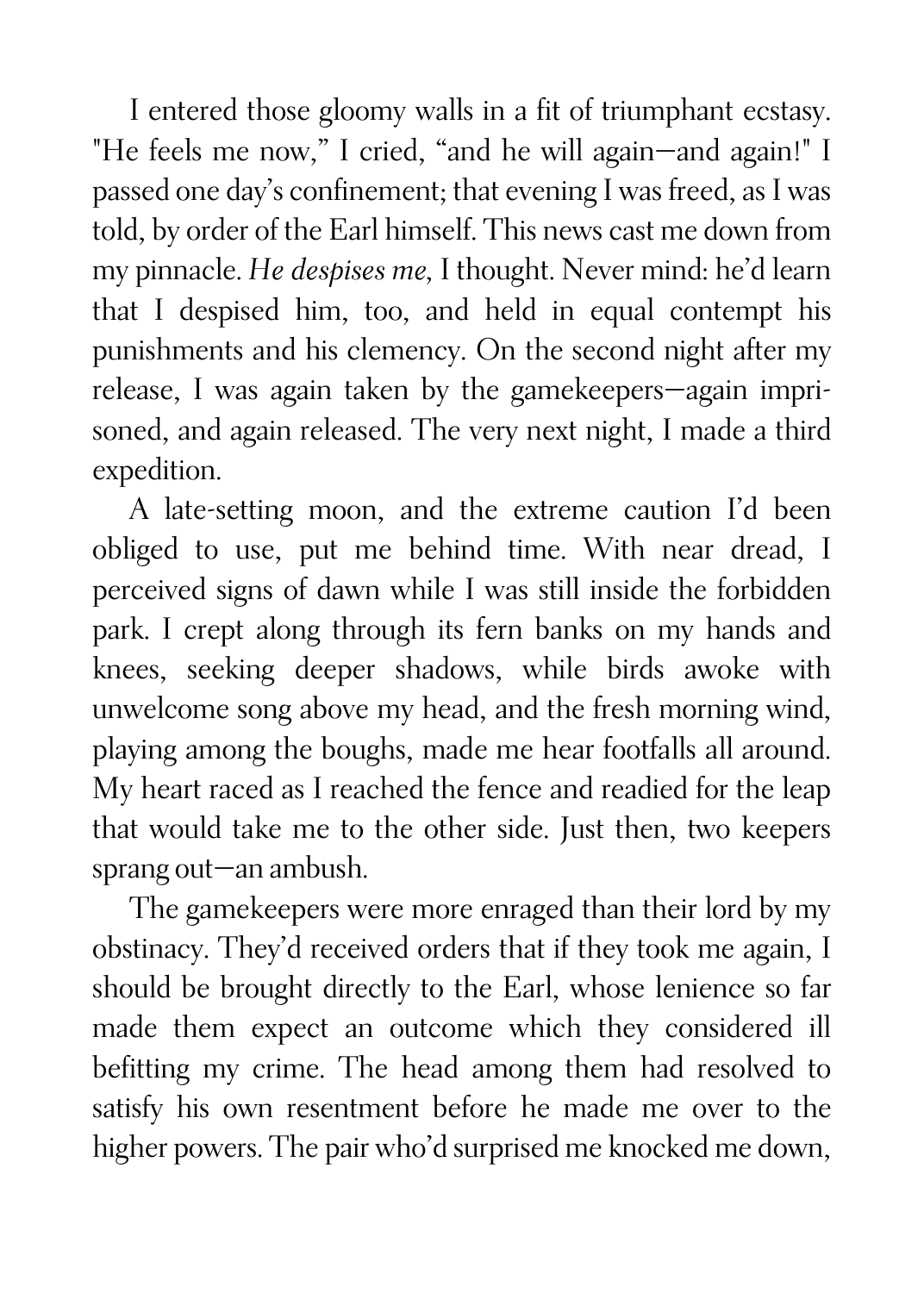and one delivered me a few severe blows with a whip. I leapt up, armed with my knife, and managed to inflict a deep, wide wound in his hand. Our three voices, loud with rage, pain, bitterness and fury, echoed through the dell; morning broke more and more, its celestial beauty unsuited to our brute and noisy contest. In the midst of our struggle, the wounded man exclaimed, "The Earl!" At this I broke away from my persecutors and, panting from the effort, stood with my back to a tree, resolved to defend myself to the last. My garments were torn and stained like my hands with the blood of the man I'd wounded. In one hand I grasped some dead birds—my hardearned prey—the other held the dripping knife. My hair was matted; my face was filthy and smeared with more blood. Tall and muscular though my form, my whole appearance was haggard and squalid. I must have looked like, for I was, the merest ruffian that ever trod the earth.

At the name of the Earl, all the indignant blood that warmed my heart had rushed into my cheeks. I'd never seen him before, and was expecting a haughty, assuming youth who'd show—if he even deigned to speak to me—all the arrogance of superiority. I was ready with a reproach calculated to sting his very heart. He approached; and what I saw blew aside, with gentle western breath, my cloudy wrath. A tall, slim, fair boy, his face somewhat overflowing with sensibility and refinement, stood before me; the morning sunbeams tinged with gold his silken hair, and spread light and glory over his beaming countenance.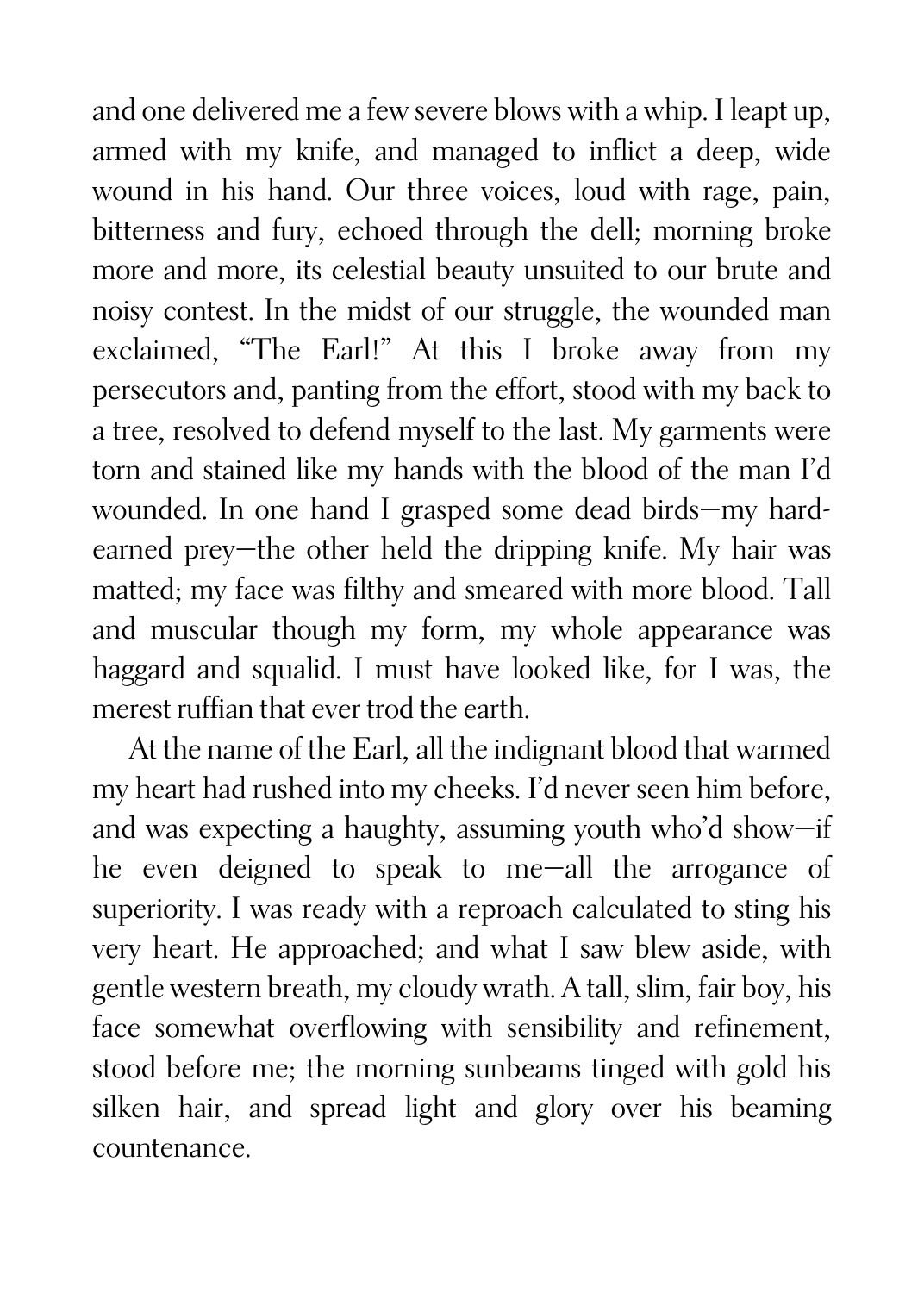"What is this?" he cried. The men eagerly began to excuse themselves; he put them aside, saying, "Two of you at once against a mere lad—for shame!" He came up to me and spoke. "Verney—Lionel Verney, do we meet thus for the first time? We were born to be friends to each other. Ill fortune has divided us, but will you not acknowledge the hereditary bond of friendship which I trust will unite us from now on?"

As he spoke, his frank eyes seemed to read my very soul: and my heart, my savage revengeful heart, felt the influence of sweet benignity sink upon it. His thrilling voice, like sweetest melody, awoke a mute echo within me that stirred to its depths the life-blood in my frame. I wanted to reply, to acknowledge his goodness, accept his offer of friendship; but words, fitting words, failed the rough mountaineer. I would have held out my hand, but there was too much blood on it. Adrian took pity on my hesitation.

"Come with me," he said. "I have so much to say to you; come home with me—but, you know who I am?"

"Yes," I exclaimed, "I know you now, and I believe that you will pardon my mistakes—my crime."

Adrian smiled gently; and after giving his orders to the gamekeepers, he came up and put his arm in mine. Together we walked to the mansion.

It was not his rank—after all I've said, surely it will not be suspected that it was Adrian's rank that, from the first, left my heart subdued and laid my entire spirit prostrate before him. I wasn't the only one who felt this way. His sensibility and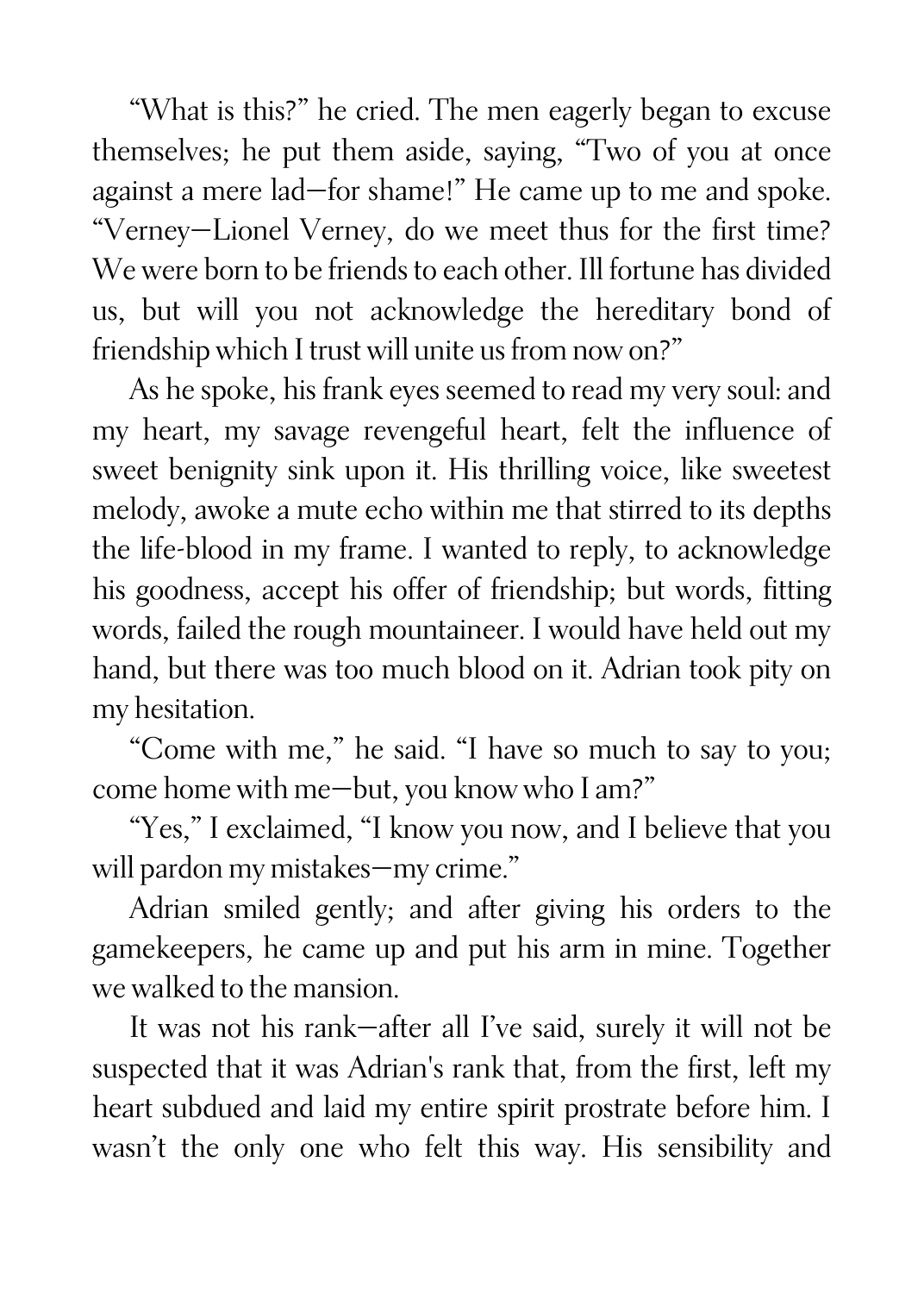courtesy fascinated everybody; while his vivacity, intelligence, and active spirit of benevolence, completed the conquest. Even at fifteen, he was deeply read and imbued with the spirit of high philosophy, which gave a tone of irresistible persuasion to his every word; like an inspired musician, he could strike with unerring skill the "lyre of mind" to produce divine harmonies. In person, he appeared not quite of this world. His slight frame was too small for the soul that dwelt within; he was all mind. In Othello's words, "Man but a rush against" his breast, and you'd conquer his strength; but the might of his smile would have tamed a hungry lion, or caused a legion of armed men to lay their weapons at his feet.

I spent the day with him. He never mentioned the past, at first, nor indeed any personal matters; instead he talked of general subjects, wishing probably to gain my confidence, and give me time to gather my scattered wits. We sat in his library. The room was decorated with the busts of many old Greek sages. He described their characters, and told me of the power they'd acquired over the minds of men through the sheer force of love and wisdom alone. As he spoke, I felt all my boasted pride and strength being subdued by the honeyed accents of this blue-eyed boy. To the trim and fenced domain of civilization, which had looked so inaccessible from my wild jungle, he opened the gate for me; I stepped inside, and felt, as I entered, that I trod my native soil.

"I have something to tell you," he said towards evening, "and much, too much, to explain about the past. Maybe you can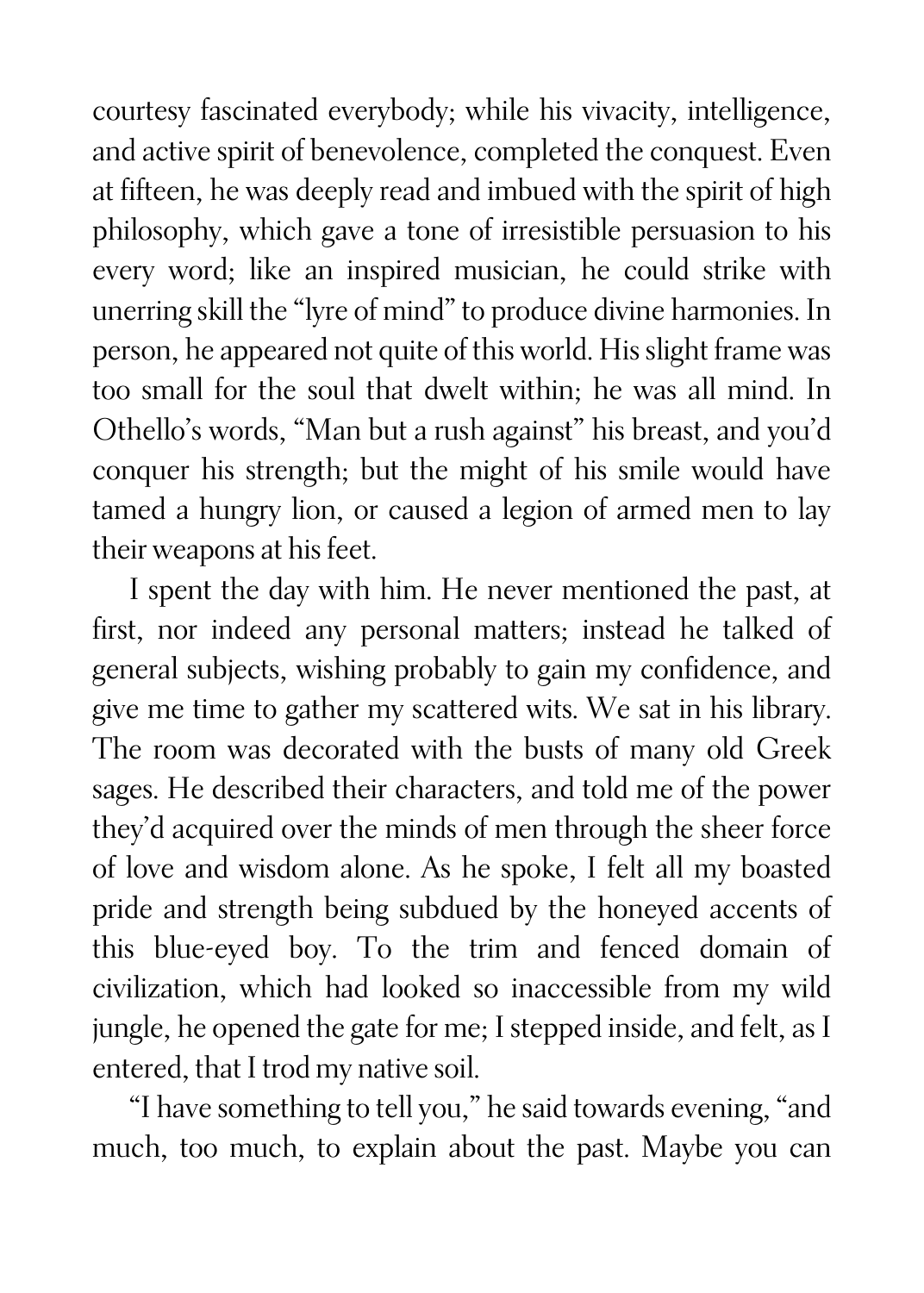help. Do you remember your father? Though I never had the happiness of seeing him, his name is one of my earliest recollections. For me he's always been the male ideal of all that's gallant, amiable, fascinating. His great wit was matched by the overflowing goodness of his heart, which he poured in such full measure on his friends as to leave, alas!, too little for himself." Encouraged by this encomium, I told what I remembered of my parent. In answer, Adrian told me what had happened to cause the neglect of my father's testamentary letter.

When his father, then King of England, had felt his situation becoming more perilous, his options fewer, his line of conduct more embarrassed, again and again he wished for his early friend, who could at once have shielded him against the impetuous anger of his queen and served as a mediator with the parliament. After the fatal night of loss at the gaming-table, when he quitted London, the King received no news of my father; by the time he tried to find him, too many years had passed, every trace was lost. With fonder regret than ever, the King, soon the Ex-King, clung to his memory; and charged his son, if ever he should meet this valued friend, to bestow every help and reward, and to assure the old favorite that their attachment survived separation and silence.

A short time before Adrian's visit to Cumberland, the heir of the nobleman to whom my father had confided his last appeal to his royal master, put this letter, its seal unbroken, into the young Earl's hands. It had been found tossed among a mass of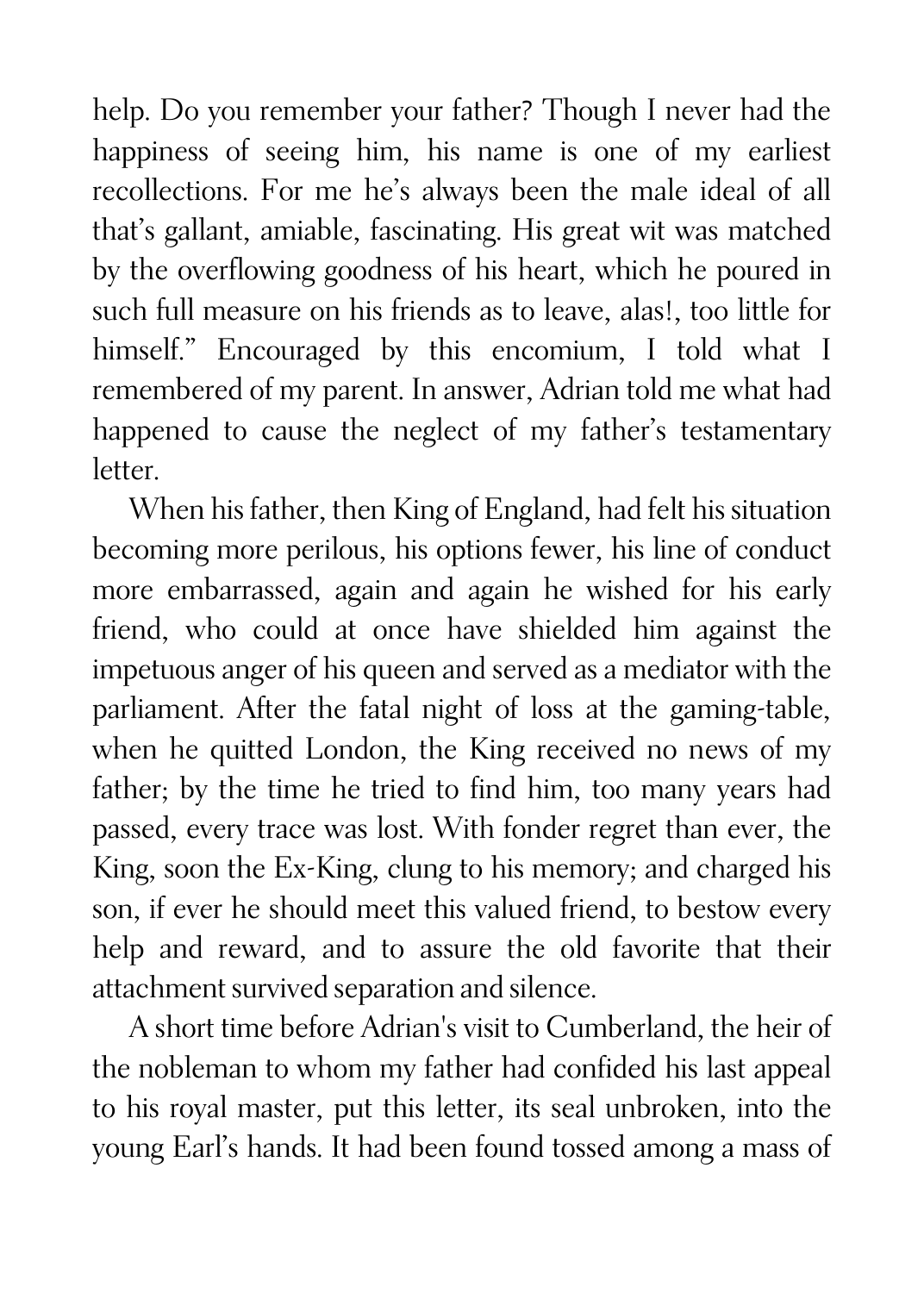old papers, accident alone brought it to light. As soon as he began reading, Adrian recognized the living spirit of genius and wit he'd heard so much about. He also discovered the name of the spot to which my father had retreated and where he died, leaving children. Ever since his arrival at Ulswater he'd been making inquiries about us; learning that we still lived here, he'd been arranging a variety of plans for our benefit, preliminary to meeting us.

The way he talked about my father was gratifying to my vanity; the delicate way he veiled his benevolence to me behind the filial oath he told of was soothing to my pride. Unusual respect, admiration, love: other feelings, less ambiguous than pride, were provoked by his disarming manner. All his words and looks were generous, open, warm. Before I knew it, he had touched my rocky heart with his magic power, and the stream of affection gushed forth, imperishable and pure. In the evening we parted. He reached to shake hands. "We'll meet again; come back tomorrow," he said. I clasped that kind hand; I tried to answer; a fervent "God bless you!" was all my ignorance could manage, and I darted away, oppressed by my new emotions.

I could not rest. I sought the hills; a west wind swept them, and the stars glittered above. I ran on and on, carelessly, trying to wear out the struggling spirit within me along with my body. "This," I thought, "is power! Not to be strong of limb, hard of heart, ferocious, daring; but kind. Compassionate. Soft." Stopping short, I put my hands together and with the fervor of a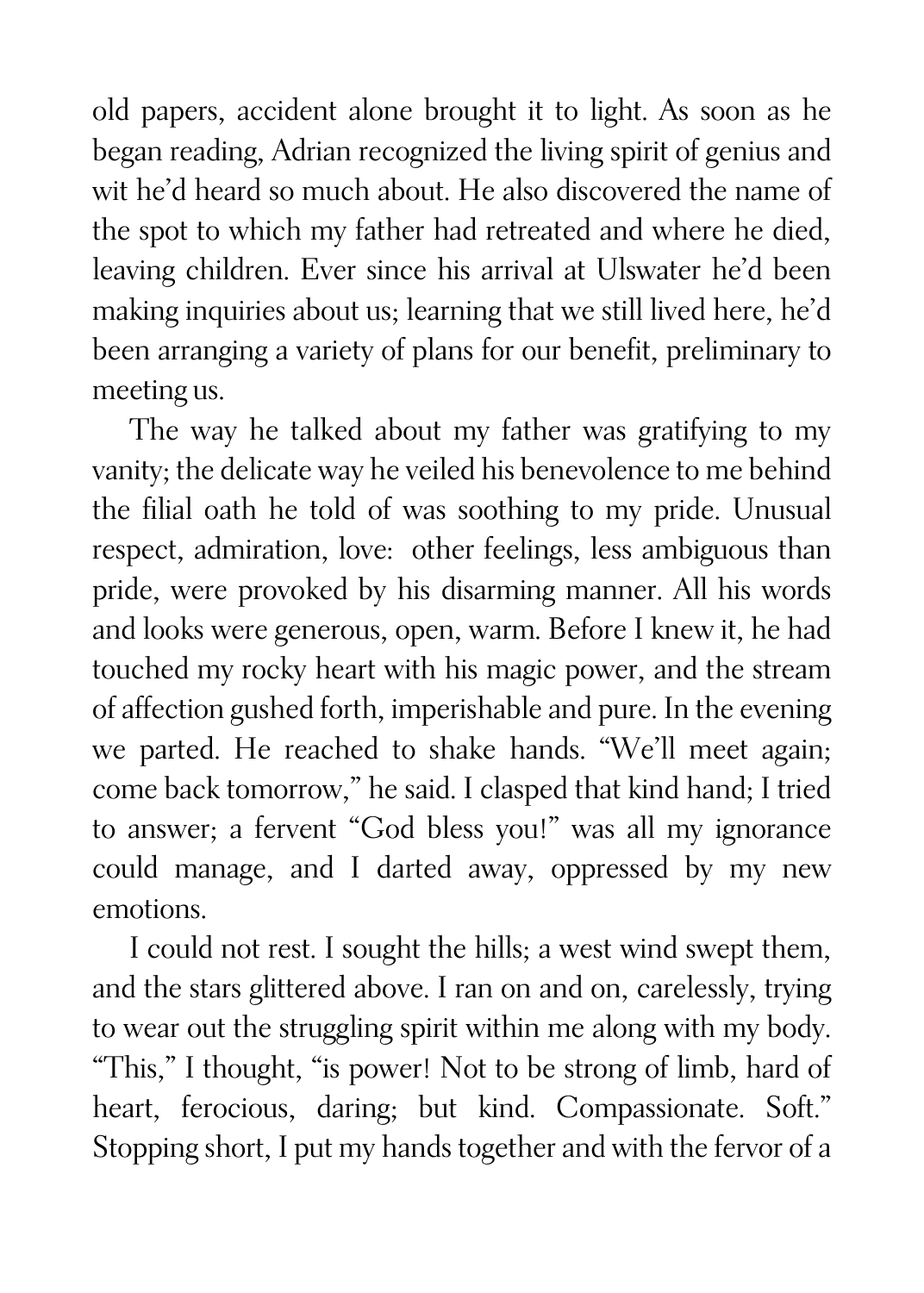new convert cried, "Adrian! Adrian, I am going to become wise and good too!" and then quite overcome, I wept aloud.

After this gust of passion, when I'd begun to feel more composed, I lay on the ground and let my thoughts go where they liked. My former life passed before me; fold by fold the many errors of my heart unwound and showed me to have been brutish, savage, worthless. I was without remorse, though; for I'd been born again—my soul threw off the burden of past sin for a new career in innocence and love. Nothing harsh or rough remained to jar with the soft feelings this day had inspired; I was a child lisping its prayers after its mother. My plastic soul had been remolded by a master hand, which I neither wanted to nor was able to resist.

This was the beginning of my friendship with Adrian—and the most fortunate day of my life. I now began to be human. I was admitted within that sacred boundary which divides the intellectual and moral nature of our species from that of animals. My best feelings were called into play as I sought to respond to his generosity, wisdom, and simple friendliness.

\_\_\_\_\_\_\_\_\_\_\_\_\_\_\_\_\_\_\_\_\_\_\_\_\_\_\_\_\_\_\_\_\_\_\_\_\_\_\_\_\_\_